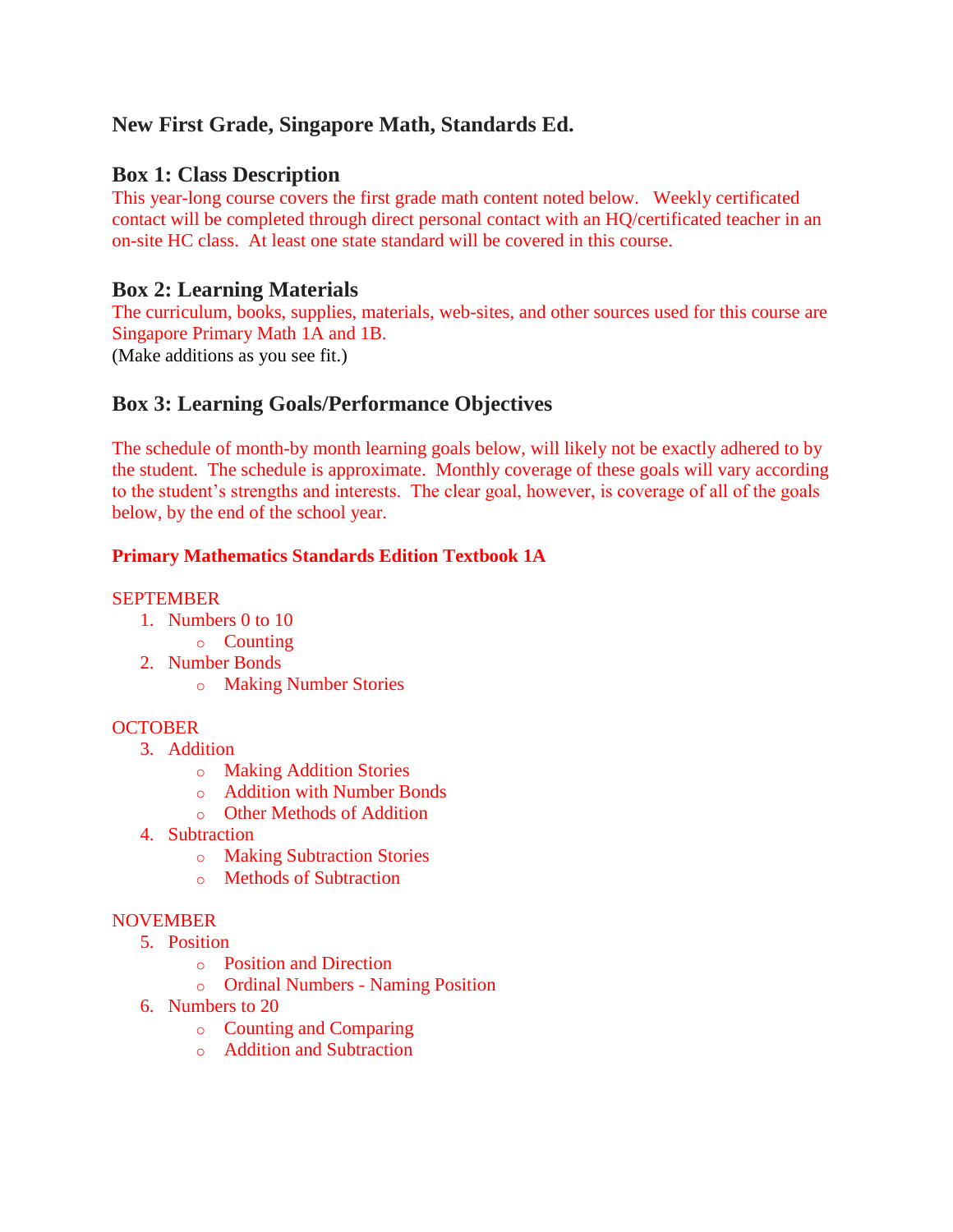## **DECEMBER**

- 7. Shapes
	- o Common Shapes
- 8. Length
	- o Comparing Length
	- o Measuring Length

## **JANUARY**

- 9. Weight
	- o Comparing Weight
	- o Measuring Weight
- 10. Capacity
	- o Comparing Capacity
	- o Measuring Capacity

#### **Primary Mathematics Standards Edition Textbook 2A**

#### **FEBRUARY**

- 1. Numbers to 1,000
	- o Looking Back
	- o Hundreds, Tens and Ones
	- o Comparing Numbers REVIEW 1
- 2. Addition and Subtraction
	- o Meanings of Addition and Subtraction
	- o Addition Without Renaming
	- o Subtraction Without Renaming PRACTICE A
	- o Addition with Renaming PRACTICE B
	- o Subtraction With Renaming PRACTICE C PRACTICE D REVIEW 2

#### MARCH

- 3. Length
	- o Measuring Length
	- o Measuring Length in Meters
	- o Measuring Length in Centimeters
	- o Measuring Length in Yards and Feet
	- o Measuring Length in Inches REVIEW 3

APRIL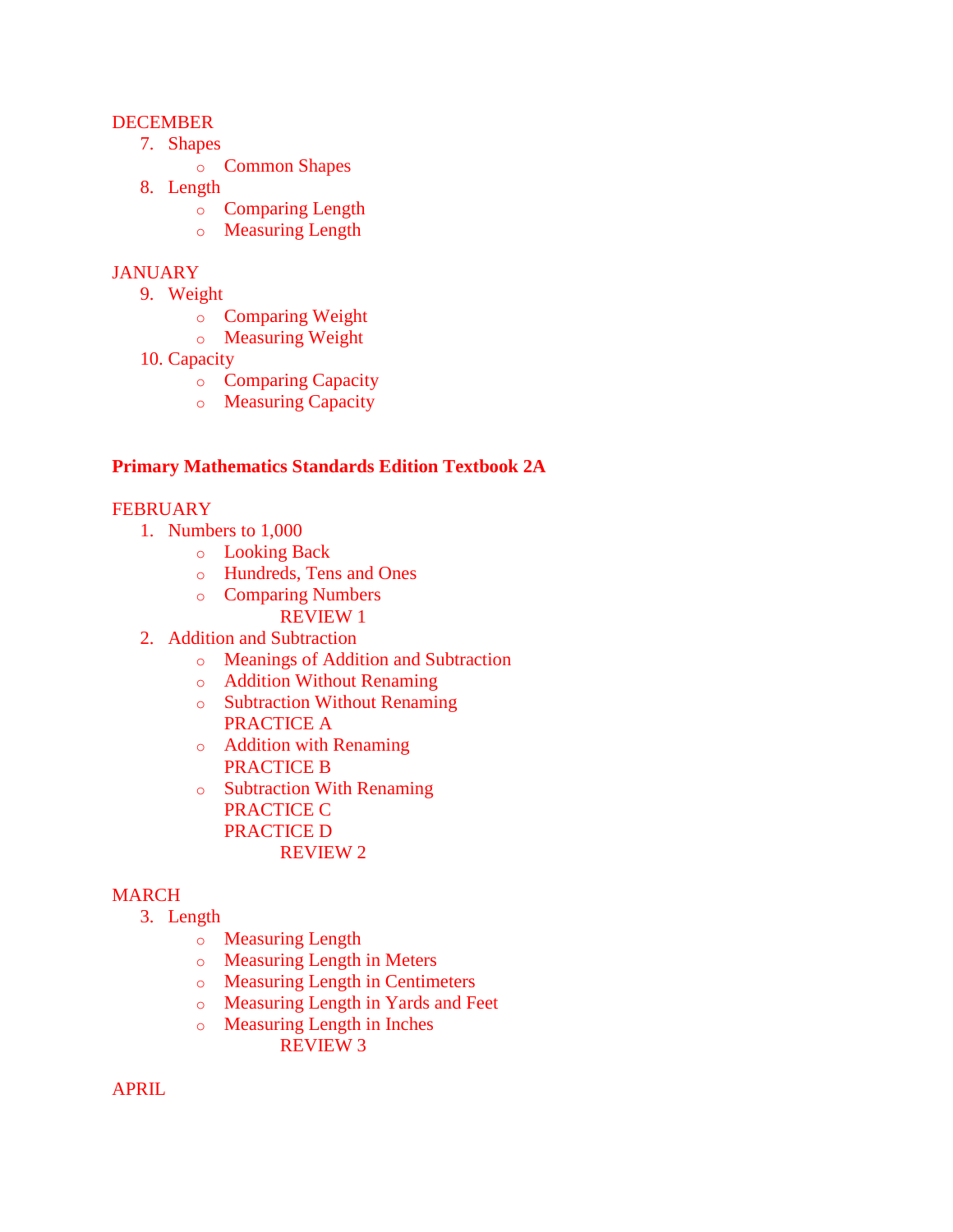- 4. Weight
	- o Measuring Weight in Kilograms
	- o Measuring Weight in Grams
	- o Measuring Weight in Pounds and Ounces
		- REVIEW

## MAY

- 5. Multiplication and Division
	- o Multiplication
		- PRACTICE A
	- o Division PRACTICE B REVIEW 5

## JUNE

- 6. Multiplication Tables of 2 and 3
	- o Multiplication Table of 2
	- o Multiplication Table of 3 PRACTICE A
	- o Dividing by 2 PRACTICE B
	- $\circ$  Dividing by 3 PRACTICE C PRACTICE D REVIEW 6

# **Box 4: Learning Activities**

Each day the student will complete a math lesson. They will have a new lesson/concept/learning explained, demonstrated/taught. They'll complete practice problems to ensure understanding of content. They will have independent practice/homework over those concepts. They will re-do and correct any which they missed. When review is needed, we'll not learn a new concept but take the time needed to re-teach or reinforce needed concepts.

**(Make additions or deletions as you see fit.)**

# **Box 5: Progress Criteria/ Methods of Evaluation**

Student monthly progress evaluation is made on the basis of weekly certificated contact, work samples, communications with students, communications with parents, and performance in onsite classes. It is electronically communicated to parents via WINGS. It is our goal that the student will accomplish approximately 10% of the goals of this course each month, September through June. The level of mastery expected is 70% or higher to progress. Methods of evaluation will include but are not limited to those below, under the direction of an HQ teacher:

- \* observation and/or correction of daily and/or weekly work and progress
- \* daily or weekly discussion of assignments, readings, writings
- \* correction of work done incorrectly
- \* portfolio kept of student work, at least weekly

#### **(Make additions or deletions as you see fit, to asterisks.)**